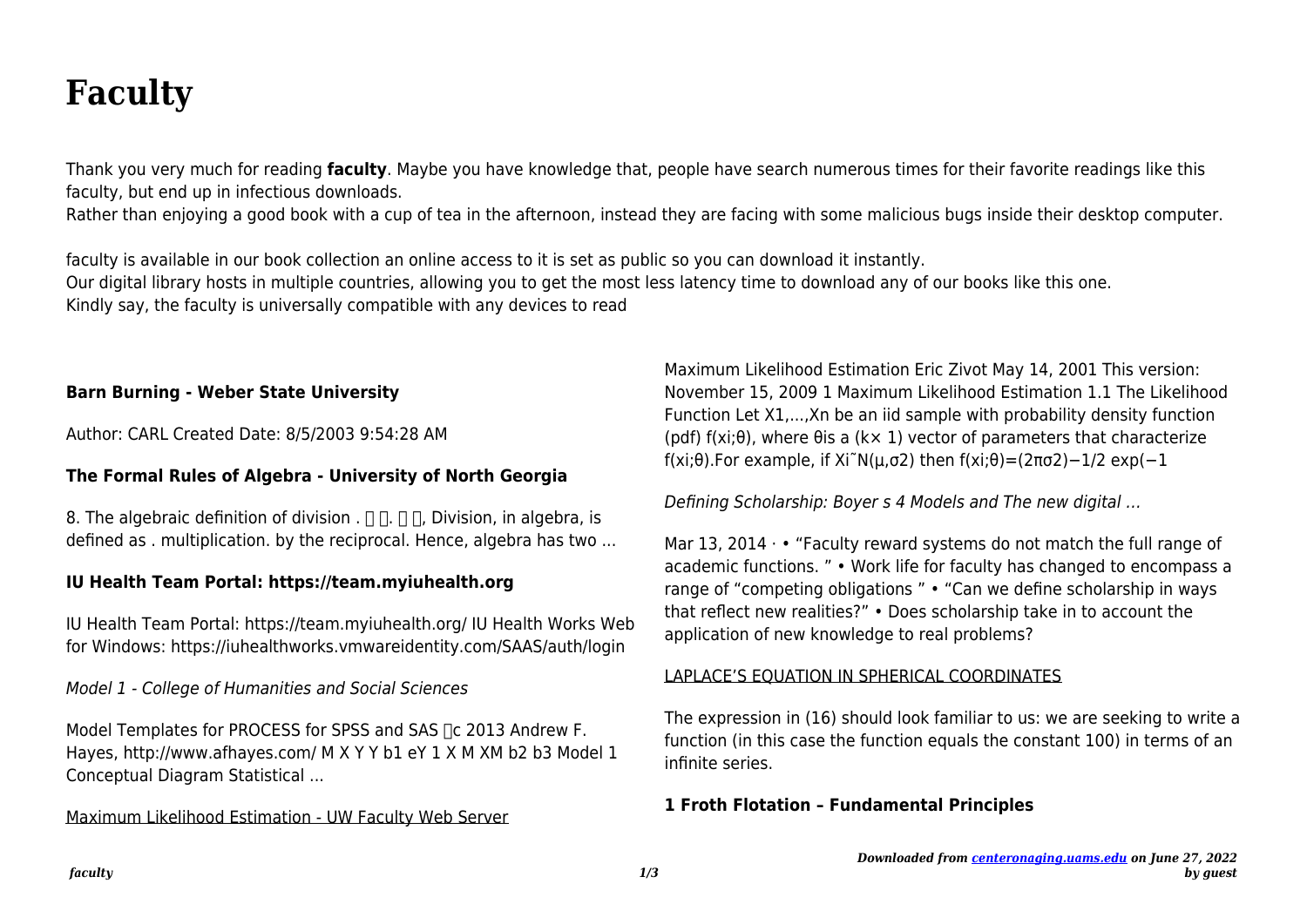1 1 Froth Flotation – Fundamental Principles Froth flotation is a highly versatile method for physically separating particles based on differences in the ability of air bubbles to selectively adhere to specific mineral surfaces in a

Roberts Rules of Order - Simplified - Cornell University

Roberts Rules of Order – Simplified Guiding Principles: • Everyone has the right to participate in discussion if they wish, before anyone may speak a second time.

## t Table - San Jose State University

Jul 14, 2007 · t Table cum. prob t.50 t.75 t.80 t.85 t.90 t.95 t.975 t.99 t.995 t.999 t.9995 one-tail 0.50 0.25 0.20 0.15 0.10 0.05 0.025 0.01 0.005 0.001 0.0005 two-tails 1.00 0.50 ...

## CHAPTER 3 Boolean Algebra and Digital Logic

CMPS375 Class Notes (Chap03) Page 6 / 28 Dr. Kuo-pao Yang 3.2.5 Representing Boolean Functions 145 In fact, there are an infinite number of Boolean expressions that are logically equivalent to one another. Two expressions that can be represented by the …

# **The Delta Parallel Robot: Kinematics Solutions Robert L.**

4 The three-dof Delta Robot is capable of XYZ translational control of its moving platform within its workspace. Viewing the three identical RUU chains as legs, points Bii,1,2,3 are the hips, points Aii,1,2,3 are the knees, and points Pii,1,2,3 are the ankles.The side length of the base equilateral triangle is sB and the side length of the moving platform equilateral triangle is sP.

### **Matrices of transition probabilities - uml.edu**

A much bigger example is the stepping stone model (Example 11.12 in

Grinstead and Snell); e.g., the states shown in Figure 11.1 and 11.2 come from an absorbing

#### **SCIENTIFIC NOTATION - Lehman**

SCIENTIFIC NOTATION . Scientific notation refers to expressing a number as a product of any number between 1 and 10 to the 10th power. Scientific notation is mostly used when dealing with large quantities or numbers containing many digits since it shortens the notation.

5. Past Progressive - Estrella Mountain Community College

Past Progressive Tense VS. Simple Past Tense Directions: Read each situation below and answer the following questions. Use your imagination to

# **Everyday Use - Weber State University**

Author: CARL Created Date: 8/5/2003 10:17:27 AM

Sample Induction Proofs - University of Illinois Urbana …

Math 213 Worksheet: Induction Proofs III, Sample Proofs A.J. Hildebrand Proof: We will prove by induction that, for all  $n$  2Z +, Xn i=1 f i = f n+2 1: Base case: When  $n = 1$ , the left side of is f

### Guide to the After Action Review - Vanderbilt University

Organizational learning requires that teams continuously assess their performance to identify and learn from successes and failures. The After Action Review (AAR) is a simple but powerful tool to help

Rokeach Value Survey - Western Washington University

Page 1 Rokeach Value Survey On the following two pages are two lists of values, each in alphabetical order. Each value is accompanied by a short

*faculty 2/3*